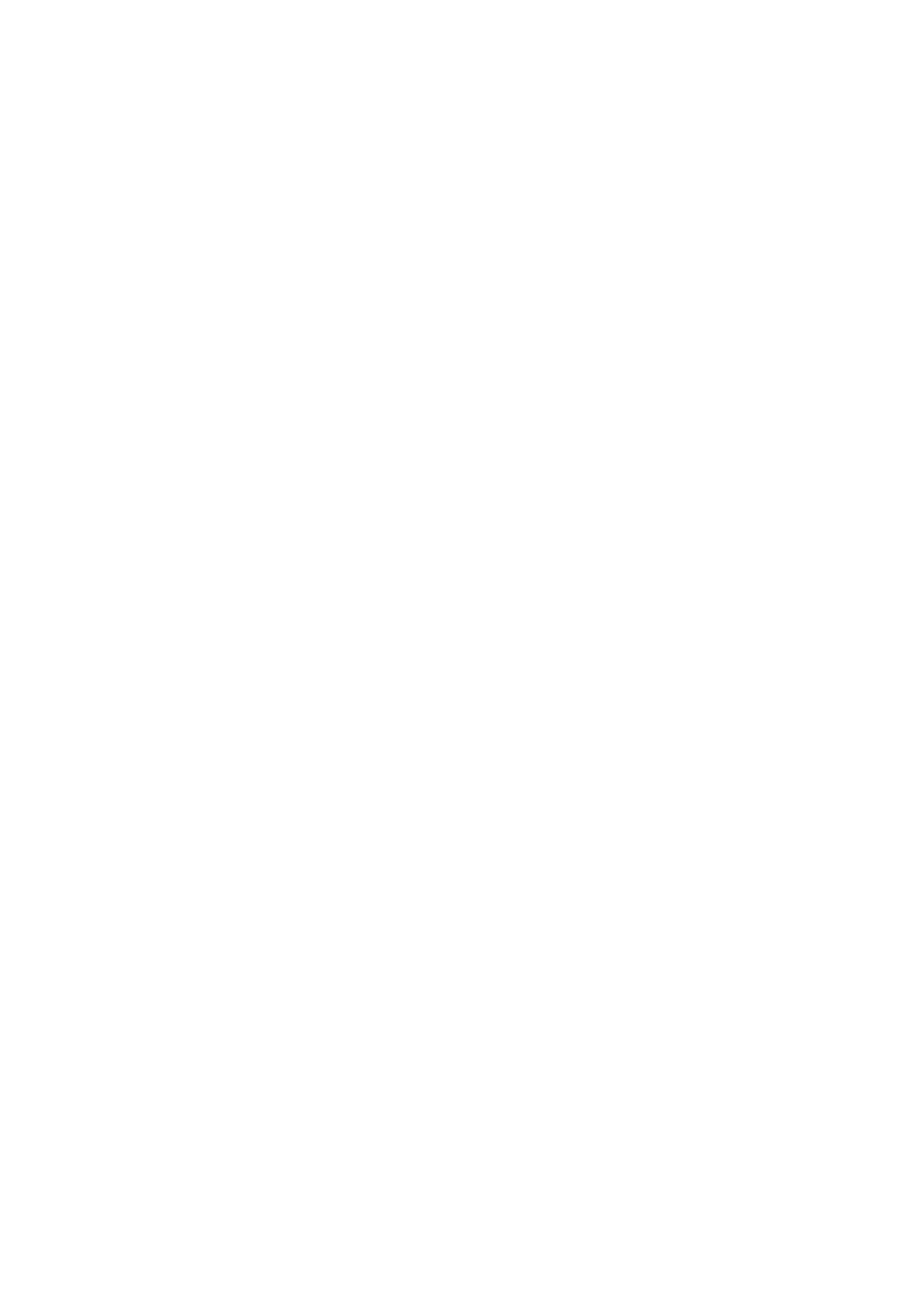# **PAGE 2, PARAGRAPH (a) –**

After the words "withdrawn from the consolidated fund in 2011" insert the words –

"except that the net revenue expenditure of the Health and Social Services Department shall be increased by £110,000 in order to prevent job cuts at the Child and Adolescent Mental Health Service and the Alcohol and Drug Service and not proceed with the Comprehensive Spending Review proposals on page 62 of the Plan HSS-S9 and HSS-S11 ('remove vacant counsellor post' and 'remove vacant CAMHS post') and the net revenue expenditure of the Treasury and Resources Department shall be decreased by the same amount by reducing the allocation for restructuring costs."

HEALTH, SOCIAL SECURITY AND HOUSING SCRUTINY PANEL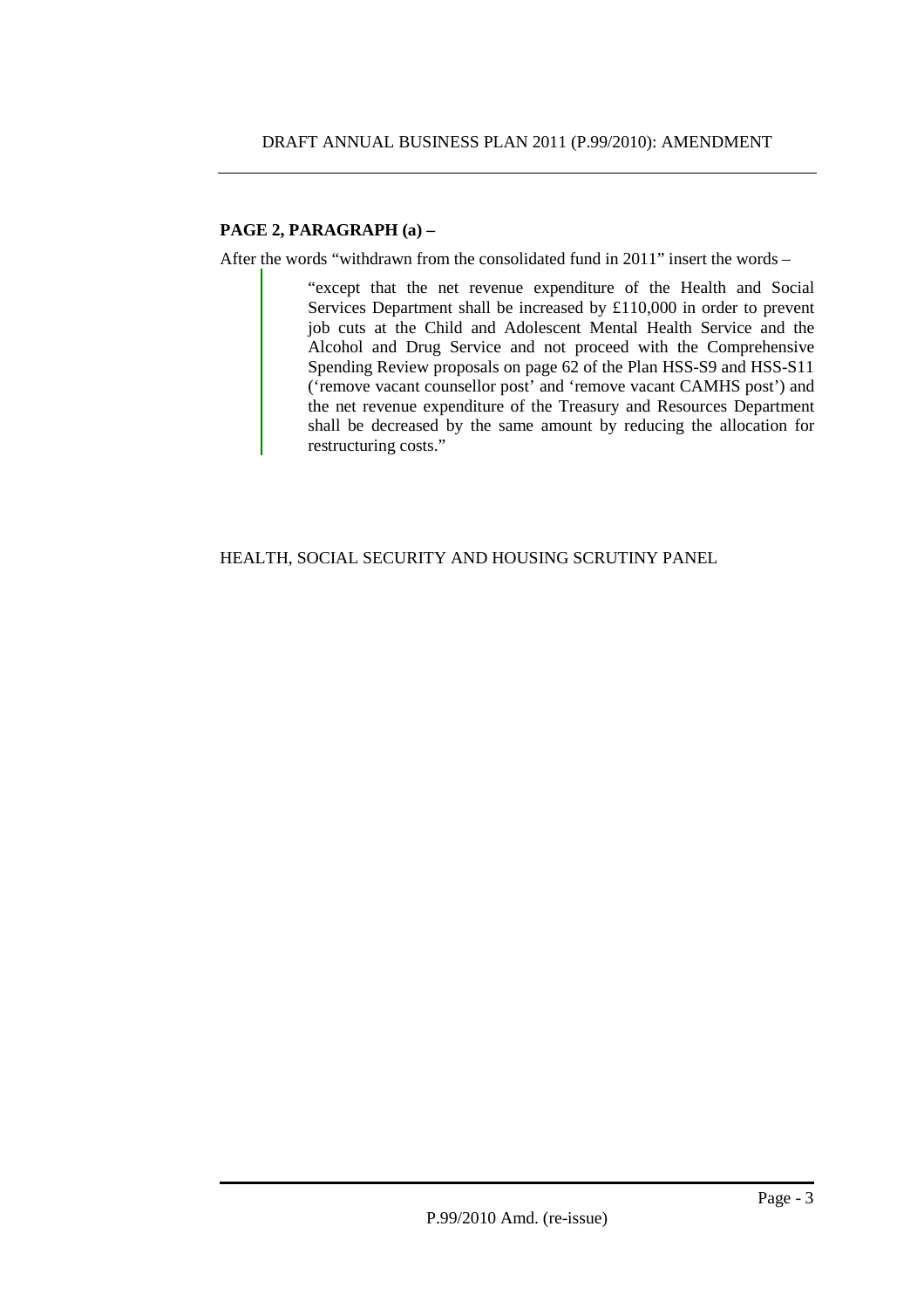#### **REPORT**

It is the view of this Scrutiny Panel that proposals  $HSS-S9<sup>1</sup>$  and  $HSS-S11<sup>2</sup>$ , put forward by the Health and Social Services Department as part of its savings plan for the Comprehensive Spending Review (CSR), will seriously impair the Department's ability to provide assistance to some of the Island's most vulnerable residents.

This view is based on evidence gathered during the recent HSSH Sub-Panel Review of the Co-ordination of Services for Vulnerable Children. During the course of this review, the Sub-Panel was made aware of a serious staff shortage at the Child and Adolescent Mental Health Service (CAMHS), from which one FTE, equivalent to £55,000, will be cut if proposal HSS-S11 is adopted.

Consider the following excerpt from the Sub-Panel's report (S.R.6/2009) –

"The CAMHS team is the most important mental health resource for the Island's children and young people and yet it is limping along at half capacity, barely able to meet the demands of critical cases, let alone indulge in the luxury of extensive joined-up working with other agencies. Dr Williams told us that statistically Jersey's population would see an annual incidence of around 1,600 children and young people experiencing some form of serious psychological disturbance, and yet only a quarter of them can be looked after by CAMHS:

> '*We can look after 400 children a year, which means that 1,200 children at some degree are not getting access to the kind of help they need. Which is why... and I do not think we will ever have enough because nobody is going to buy enough, but the Royal College of Psychiatry, Young Minds, Kathie Bull, say for example, said there should be two psychiatrists working in Jersey, we have got one; it says there should be four clinical psychologists, we have got two. It says we should have family therapists; we should have specialist*  cognitive therapists. We have got John, but he is on his own.<sup>33,</sup>

In the light of this information, how is it possible for the States to approve a proposal that would remove further staff from the CAMH Service? This Panel is concerned that the wording of HSS-S11, which refers to the removal of a 'vacant post', creates a misleading impression that the post is surplus to requirements. Based on the evidence the Panel has received, we believe that this would be a dangerous and potentially damaging assumption at a time when the service quite clearly requires more, not fewer, staff. The post in question is that of 'team leader', with a job description as follows –

*"to provide leadership for the multi-disciplinary team as well as carrying a caseload of children or young people with mental health problems."<sup>4</sup>*

In other words, this is vital and time-consuming work.

<sup>&</sup>lt;sup>1</sup> Remove vacant counsellor post

<sup>&</sup>lt;sup>2</sup> Remove vacant CAMHS post

<sup>&</sup>lt;sup>3</sup> Transcript of Public Hearing with Dr. B. Williams, Consultant Clinical Psychologist at CAMHS

<sup>&</sup>lt;sup>4</sup> H&SS Department's response to a written question from the HSSH Panel concerning the Department's CSR proposals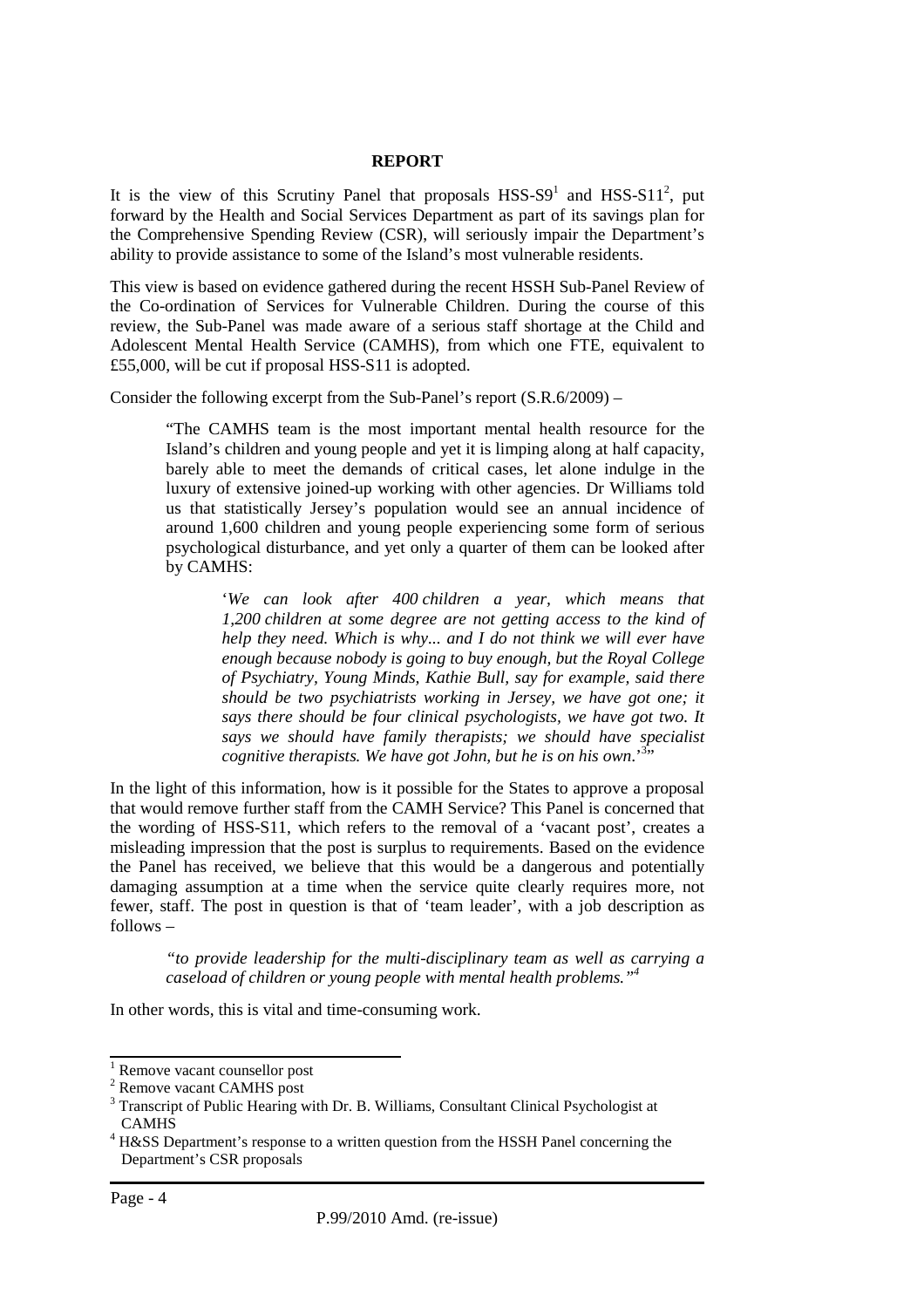However, no-one was ever recruited to the post – which the Health and Social Services Department attributes to the fact that the Children's Directorate recommended by Williamson was never established – leaving the Consultant Psychiatrist to take on the workload instead. Surely, this is an unacceptable state of affairs. Has it not been made clear enough that the CAMH Service is already massively overburdened with work and that all reports into the subject have recommended that more manpower should be made available? And yet what will happen if this proposal is approved? The complete reverse of those recommendations. The Consultant Psychiatrist will be forced to continue with an extraneous workload at a time when there is an urgent need for CAMHS staff to be afforded every available moment to tackle what is already an extremely challenging situation.

The other service that would be affected by the proposals targeted in this Amendment is the Alcohol and Drug Service (ADS). The removal of the £55,000 allocation for the post of counsellor from the ADS (as proposed in HSS-S9) would, in the Department's words –

*"have the effect of not being able to provide the current range of services rather than increasing the waiting time".<sup>5</sup>*

This is an outcome that would, in the view of this Panel, have serious and far-reaching repercussions. Consider, for example, the effect of cutting some of the 'range of services' mentioned above, such as the ongoing counselling support for clients who have received detoxification treatment. The cessation of this service would inevitably result in an increase in the number of clients relapsing and re-entering treatment, which would have the knock-on effect of creating extra demand for treatment services and, ultimately, increasing waiting times for those services.

Another of the services that would be cut as a result of this proposal would be the drug awareness programme that accommodates the cases of young people who have been referred to ADS by the Centeniers as an alternative to prosecution. This early intervention work, which is vitally important in keeping young people out of the criminal justice system (thereby preventing them from needlessly acquiring a criminal record, and also alleviating the burden on the Courts), would be lost if the post were to be cut. Add to that the additional loss of the support service for relatives of those with drug and alcohol problems (up to 30 relatives received counselling, support and information through this service in 2009), and the extent of the repercussions of cutting this post become abundantly clear.

Perhaps most importantly of all, though, the question Members need to ask themselves is this: can we really afford not to fill a vacant post at ADS at a time when the 2009/10 Annual Report of the Medical Officer of Health leads with the headline statement "alcohol again – tackling it has never been so important"<sup>6</sup>? Surely, any cut to the ADS, even in the current economic climate, would seem particularly hard to justify. The Medical Officer's report goes on to explain that "it has long been recognised that Jersey has a drink problem: Jersey consumption per capita is one of the highest in Europe"<sup>7</sup>, and that 73% of evening street violence arrests and 60% of domestic

<sup>&</sup>lt;sup>5</sup> H&SS Department's response to a written question from the HSSH Panel concerning the Department's CSR proposals

<sup>6</sup> *Our Island, Our Health 2009/10*, Annual Report of the Medical Officer for Health, p.10

<sup>7</sup> *Our Island, Our Health 2009/10*, Annual Report of the Medical Officer for Health, p.64